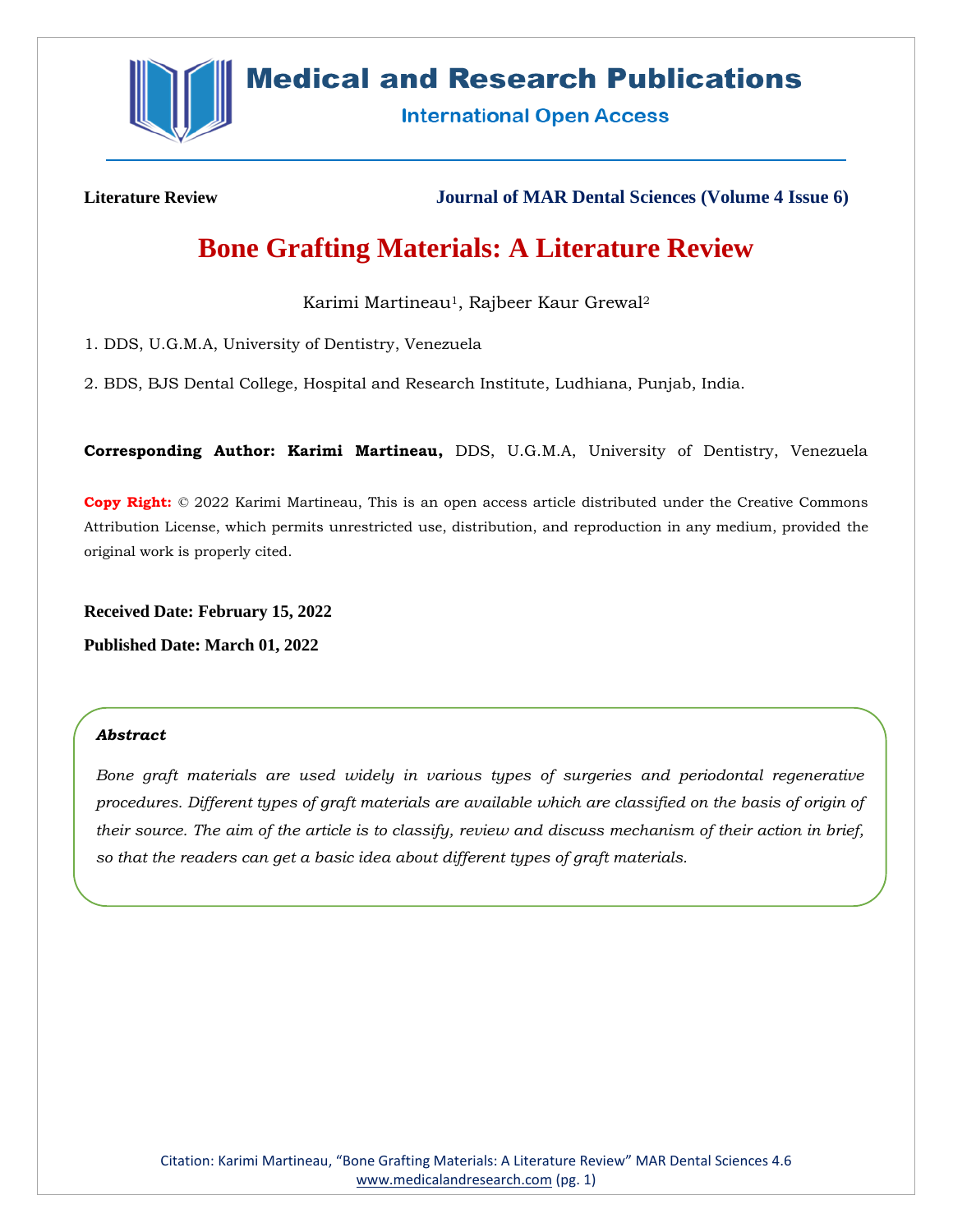#### **Introduction**

Bone grafting is a surgical procedure that rebuilds bone by transplanting bone tissue. A dental bone graft is often required, if a patient has lost one or more adult teeth or has developed gum diseases as both problems can cause bone loss. After tooth loss, bone resorption is irreversible, leaving the area without adequate bone volume for successful dental procedures. Bone grafting is the only solution to reverse dental bone loss and is a well-accepted procedure. Bone grafts are used as pillar and scaffold over which regeneration and healing takes place. A dental graft adds volume and density to the jaw in areas where bone loss has occurred. Bone Grafting techniques have been used by specialists for more than 100 years. Many factors are involved in the successful incorporation of a graft material, including graft type, preparation site, vascularity, mechanical strength and pore size of the materials. These parameters make the use of bone substitutes challenging in terms of reliability and Predictability.1

Bone grafts are generally evaluated based on their osteogenic, osteoinductive or osteoconductive potential. Materials to be grafted can be obtained from the same person (autograft), from a different person of the same species (allografts), or from a different species (xenografts).1

Historically, autogenous bone grafts were the first bone grafts to be reported. Allogenic freeze-dried bone was introduced in early 1970s while demineralized allogenic freeze-dried bone graft gained wider application in late 1980s introductions in xenograft and Alloplastic bone grafts occur during the same time.2

Considerations that govern the selection of graft material

- Biologic acceptability
- Predictability
- Clinical feasibility
- Minimal operative hazards
- Minimal post operative sequalae
- Patient acceptance

### **Bone graft Properties**

There are four essential elements for bone healing:

- 1. Osteogenic cells, example osteoblast and progenitor cells.
- 2. Osteoinductive signals provided by growth factors, and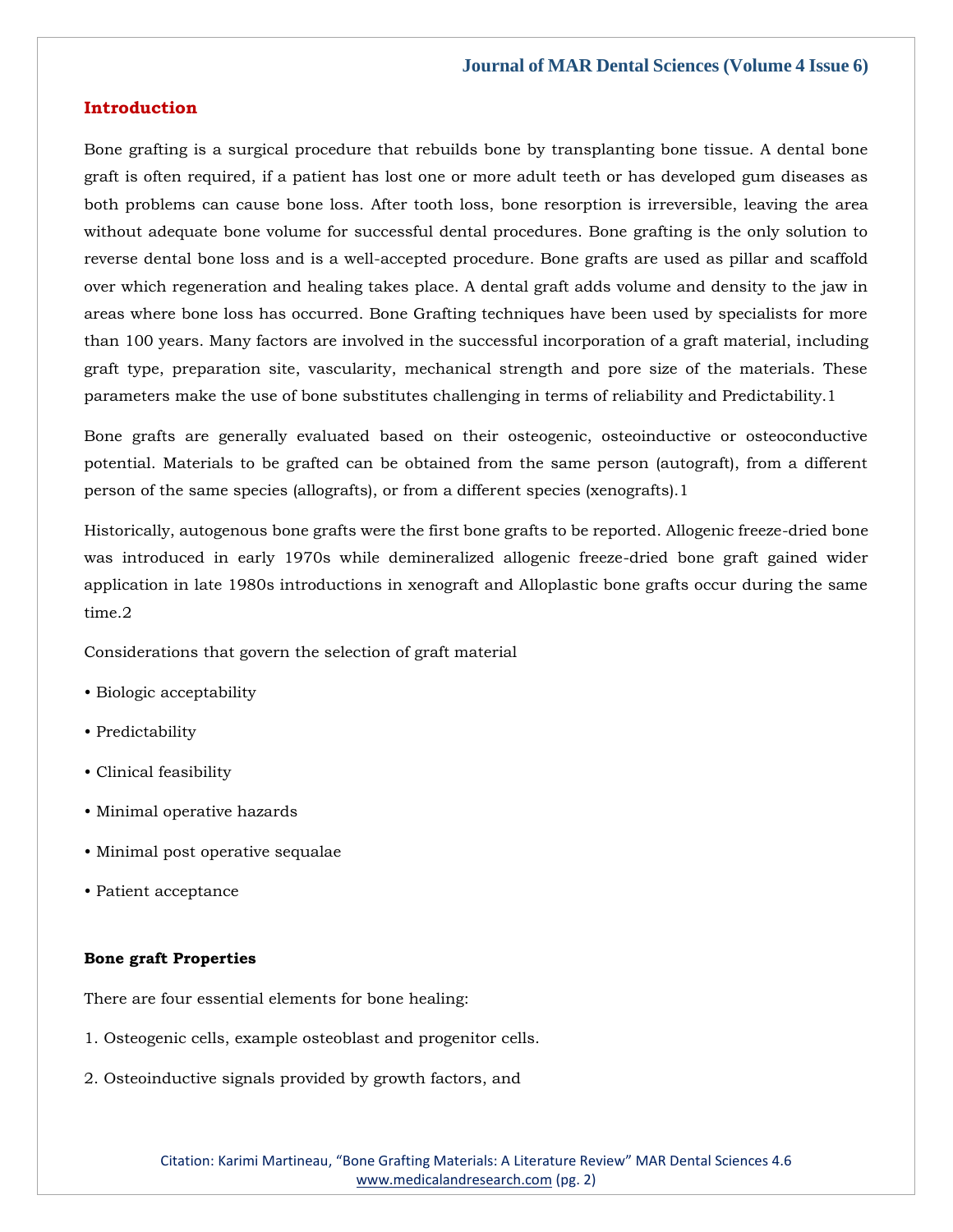- 3. Osteoconductive matrix
- 4. Adequate blood and nutrient supply.

#### **Bone graft materials are described on the basis of**

- A. Osteogenesis (Presence of bone forming cells).
- B. Osteoconductive (Ability to function as scaffold) and
- C. Osteoinductive (ability to stimulate bone formation).

The biologic mechanism that provide a rationale for bone grafting are osteoconduction, osteoinduction and osteogenesis.4

# **1. Osteogenesis**

Osteogenesis is the ability of the graft to produce new bone and this process is dependent on the presence of live bone cells in the graft i.e. It occurs when vital osteoblast, originating from bone graft material, contributes to the new Growth of new bone along with bone formation. Osteogenic graft material contain viable cells with the ability to form bone (osteoprogenitor cells) or the potential to differentiate into bone forming cells including Osteogenic precursor cells. Osteogenesis is a property found only in fresh autologous bone and in bone marrow cells.

#### **2. Osteoconduction**

It is a physical property of a bone graft material to serve as a scaffold for viable bone healing and new bone growth, which is perpetuated by the native bone. It allows for the growth of neovasculature and infiltration of osteogenic precursor cells into the graft site.Osteoconductive properties are found in cancellous bone autograft and allograft demineralized bone matrix, hydroxyapatite, collagen and calcium phosphate. Osteoblast forms the margin of defect that is being grafted, Utilizing the bone graft material as a framework upon which to spread and generate new bone.3In the very least, a bone graft material should be osteoconductive.

#### **3. Osteoinduction**

Osteoinduction is the ability of graft material to induce stem cells to differentiate into mature bone cells.The process is typically associated with presence of bone growth factors within the graft material or a supplement to bone graft.It Involves stimulation of osteoprogenitor cells to differentiate into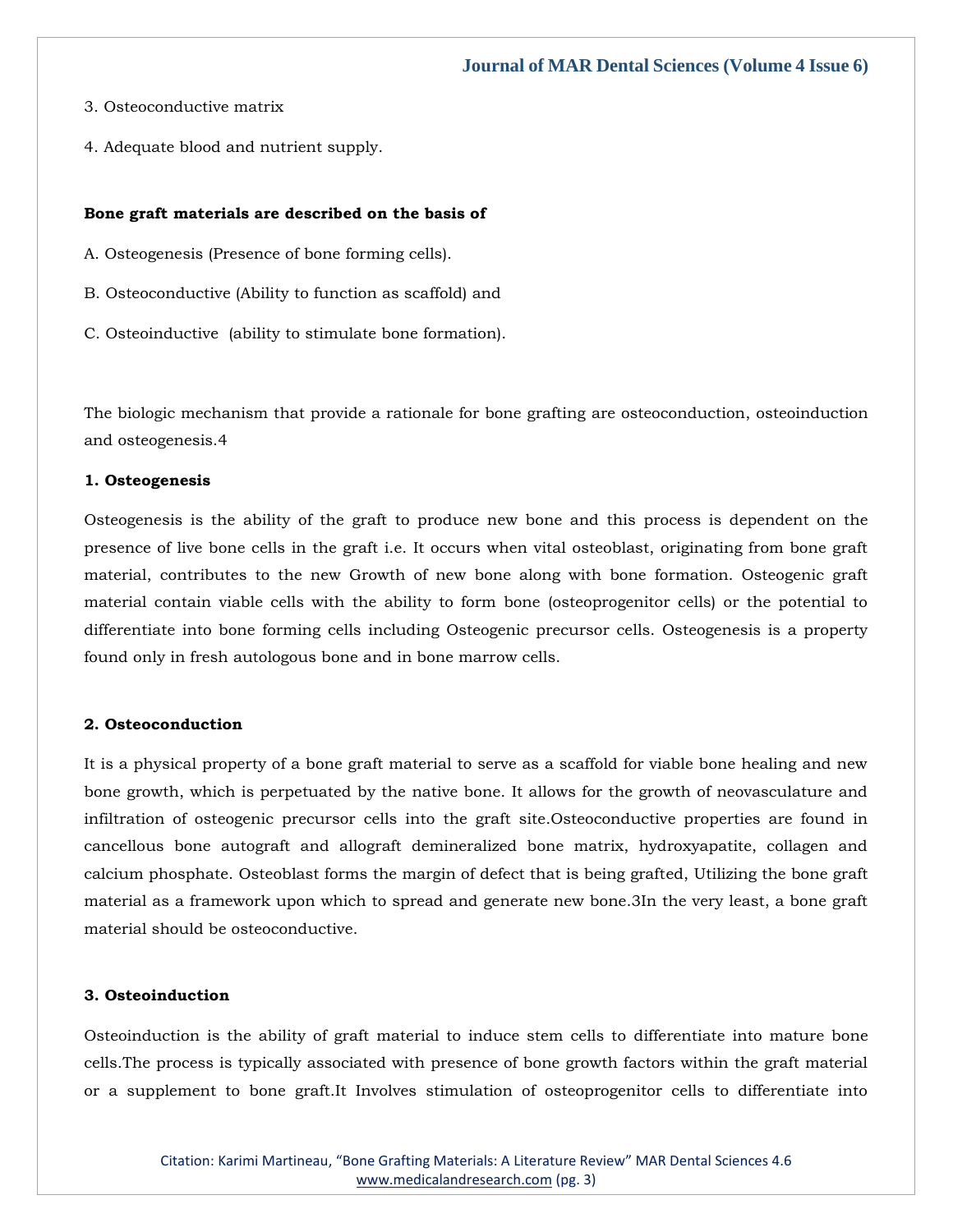osteoblast and then begin formation of new bone. The most widely studied type of osteoinductive cell mediator is BMP.4

A bone graft material that is osteoconductive and Osteoinductive will not only serve as a scaffold for currently existing osteoblasts, but will also trigger formation of new osteoblasts promoting faster integration of the graft.

### **4. Osteo Promotion: -**

It involves Enhancement of osteoinduction without possession of osteoinductive properties.For example, enamel matrix derivative enhances the osteoinductive effect of the demineralized freeze dried bone allograft (DFDBA) but will not stimulate bone graft alone.4

# **Classification**

# **Bone replacement grafts**

#### **Human bone**

- Autogenous grafts (autografts)
	- Extra oral
	- Intraoral
- Allogenic grafts (allografts)
	- Fresh frozen bone
	- Freeze dried bone allografts
	- Demineralized freeze dried bone allografts

## **Bone substitutes**

- Xenogenic grafts (xenografts)
- Bovine derived hydroxyapatite
- Coralline calcium carbonate
- Alloplastic grafts (alloplasts)
- Polymers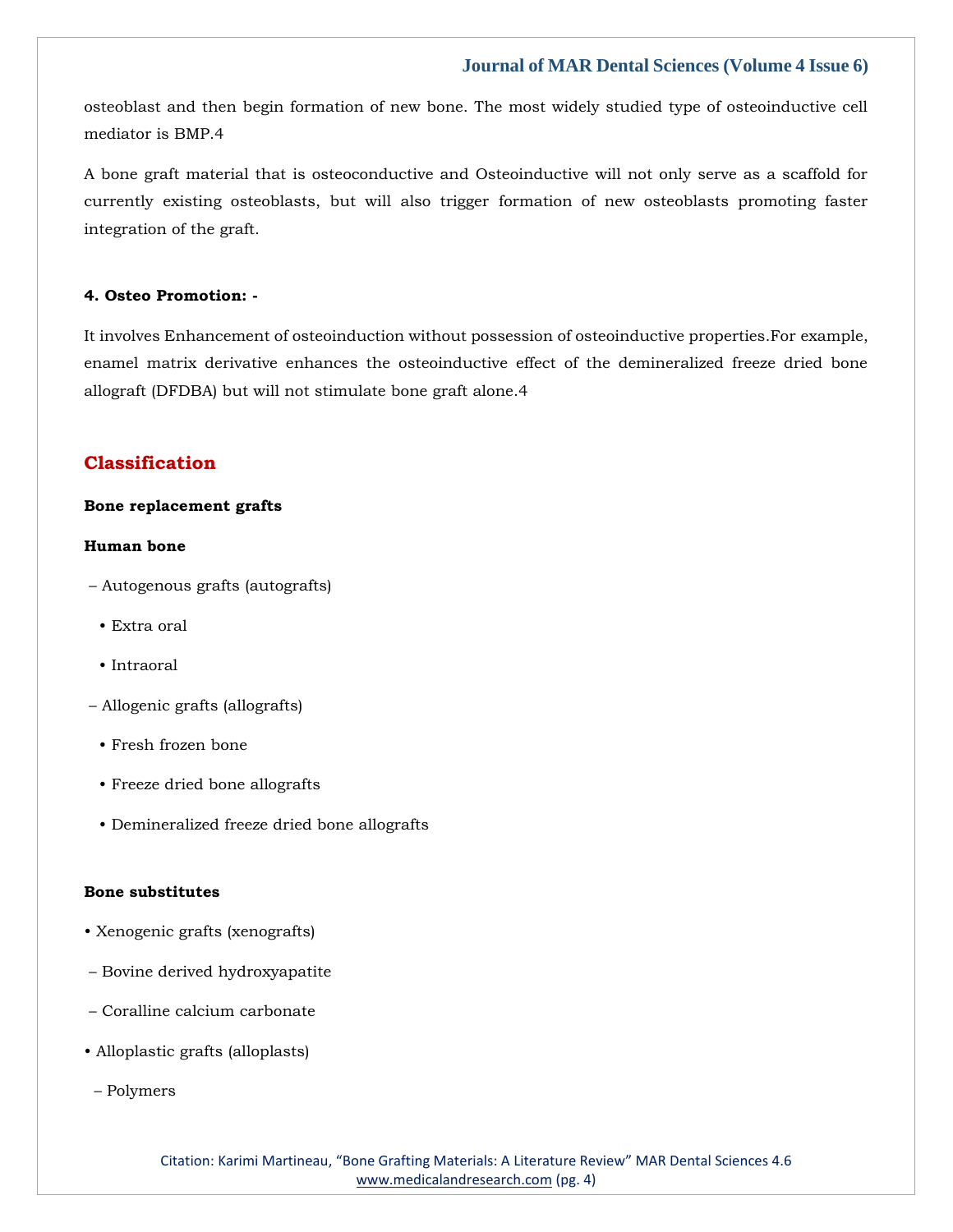## – Bioceramics

- Tricalcium phosphate
- Hydroxyapatite
- Bioactive glasses

# **Based on their biological and physical properties, bone graft can be divided into three main categories.5**

#### **Autograft**

• In 1923, Hegedus attempted to use bone grafts for reconstruction of bone defects produced by periodontal disease

• This was revived by Nabers and O'Leary in 1965.

### **Bone form intra oral sites**

- Healing extraction wounds
- Bone from edentulous ridges
- Bone trephined from within the jaw without damaging the roots
- Newly formed bone in wounds especially created for the purpose
- Bone removed during osteoplasty or ostectomy

Autogenous bone grafts are considered the standard material because they offer complete histocompatibility and provide the best osteoinductive, osteogenic and osteoconductive properties5- 6.Autograft usually contain osteogenic cells, viable upto two hours in normal saline and bone matrix proteins. They provide structural support if harvested with its cortical part and get incorporated into surrounding bone through creeping substitution.6 They also suffer from resorption, limited availability, and viability. The most common source of these grafts is iliac Crest, but they can also be obtained in limited amounts from the tibial Crest and olecranon. For example, Osseous Coagulum (mixture of bone dust and blood) and bone blend (autoclaved plastic capsule and pestle)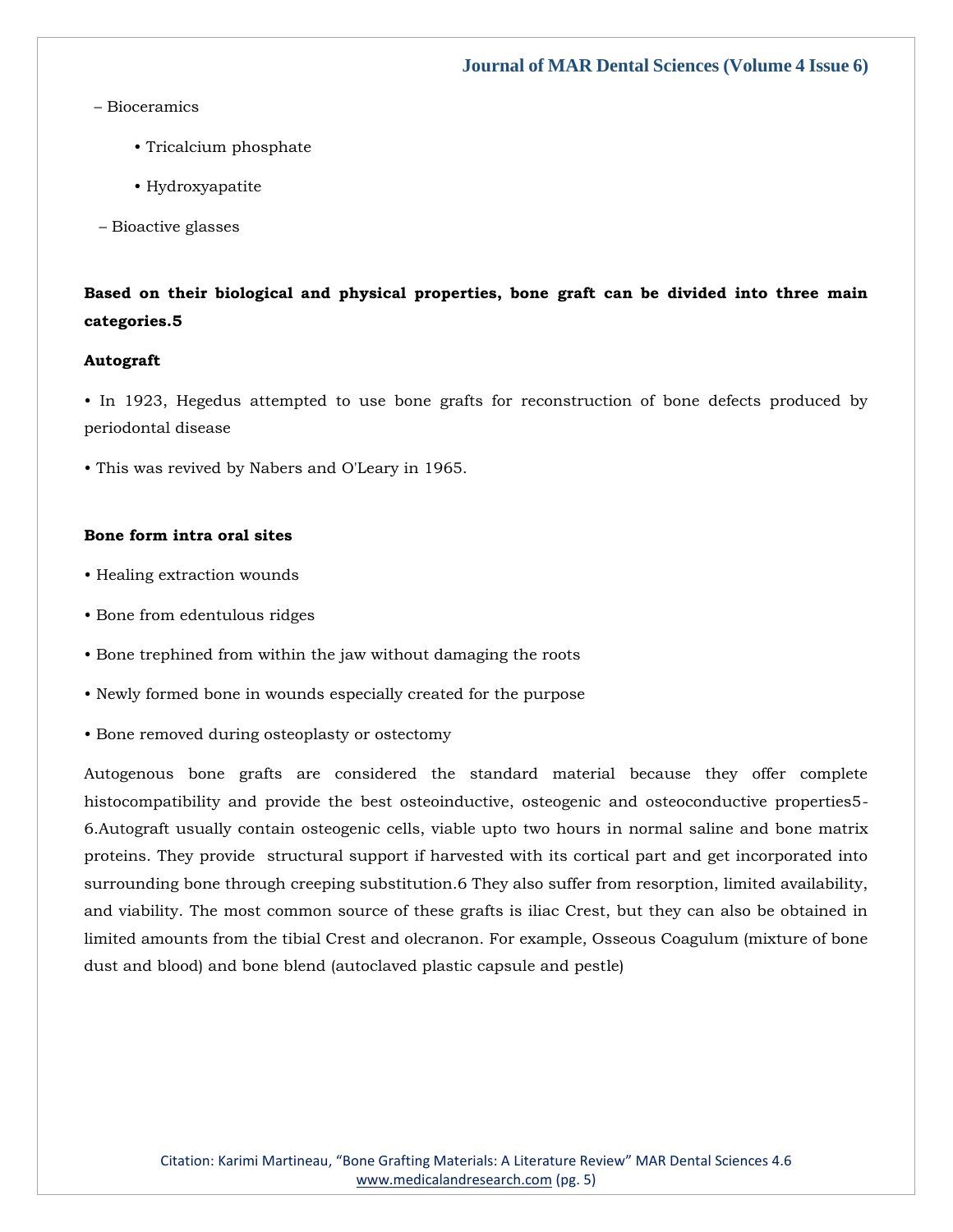#### **2. Allograft**

Allograft bone is osteoconductive and osteoinductive, but lacks the osteogenic properties of the autograft. Its major advantage includes availability in various shapes and sizes and no donor site morbidity. However, it only partially retains the structural strength of the autograft, although a few studies have shown disease transmission through allograft. Recent advances in processing have likely made a historical and theoretical concern7-10. There are three types of bone allograft available:

A. Fresh or frozen bone

#### B. FDBA

### C.DFDBA

The use of allograft for the bone repair often requires sterilization and deactivation of the proteins normally found in healthy bone. Contained in extracellular matrix of bone tissue are of full cocktail of bone growth factors, proteins and other bio active materials necessary for the osteoinduction and successful bone healing. The desired factors and proteins are removed from the mineralized tissue by using a demineralizing agents such as hydrochloric acid. The mineral content of bone is degraded and the osteoinductive Agents remain in the demineralized bone matrix (DBM).

Autogenous cancellous bone is widely regarded as an ideal construct for graft procedures. Supplying osteoinductive growth factors, osteogenic cells, and structural scaffold. However, procurement, morbidity, and constraints on obtainable quantities limit its use. Allograft is the next best alternative present, however minor Immunogenicity section and risk of disease transmission are unresolved issues. Although synthetic Grafting materials eliminate this risk. These materials do not offer osteoinductive or osteogenic elements to the host site. To offer the advantage of Autograft and allograft, A composite graft may be considered. Such a graft can combine a synthetic scaffold with biological elements to stimulate cell infiltration and new bone formation.

Allogeneic bone is available in the form of a demineralized bone matrix, morselized and cancellous chips, corticocancellous and cortical grafts and osteochondral and whole bone segments.

The advantage of allograft vs autograft is that they eliminate the need of donor site during surgery and are readily available. However, the disadvantages include rejection, infection and longer healing periods and they typically result in less bone volume than autografts.8Alloplastic materials may have their greatest usefulness as autografted extenders, being added to the available autogenous bone to provide a sufficient total volume of graft material. They may also be used as carriers for growth factors, antibiotics, or other substances.

As an alternative, allogeneic bone,xenogenic bone, and alloplastic bone substitutes have been used. Advantage of these materials are good induction potential, ready availability, inexpensive elimination of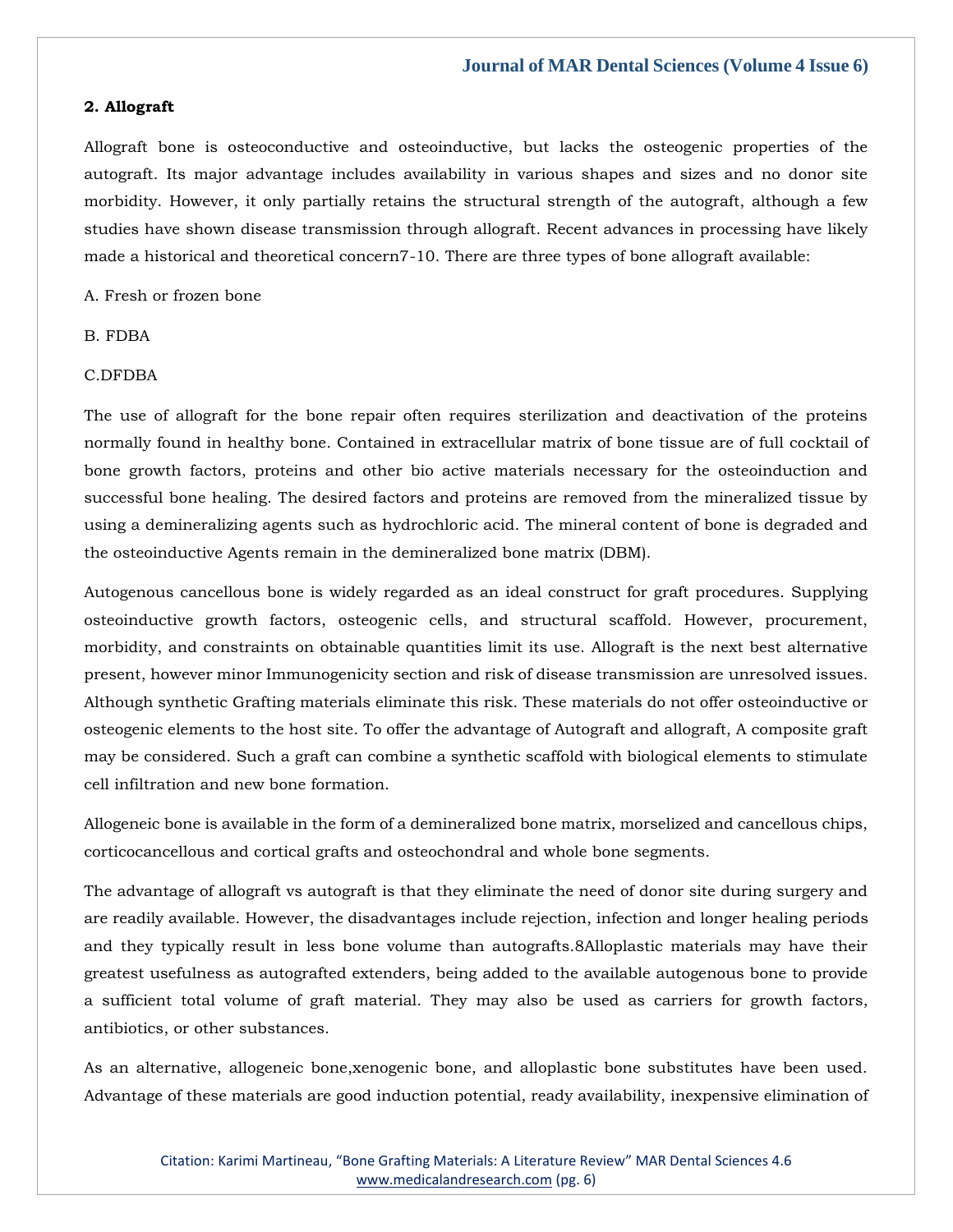second surgical procedure, and reduced hospitalization time, Increasing demand and interest in the market Shares stimulated tissue banks and manufacturers to claim superiority Of one product over another. Due to variable physical and chemical nature among bone replacement graft, the goal of reproduction Or reconstitution of the local periodontal structure has been met with varying success or failure. These variants are:-

#### **3. Synthetic variants**

Flexible hydrogel-hydroxyapatite (HA) composite which has a mineral to organic matrix ratio, approximating that of human bone.

Artificial bone can be created from ceramics such as calcium phosphates (e.gHA and tricalcium phosphate), bioglass, and calcium sulfate are biologically active depending on solubility in the physiological environment. These materials combine with growth factors, ions such as strontium or mixed with bone marrow aspirate to increase biological activity. The presence of elements such as strontium can result in higher bone mineral density (BMD) and enhanced osteoblast proliferation.

#### **Xenograft**

Xenografts are bone grafts from a species other than human, such as bovine and are used as a calcified matrix.

#### **Alloplastic grafts**

Alloplastic grafts may be made from hydroxyapatite, a naturally occurring mineral (main mineral component of bone), made from bioactive glass. Hydroxyapatite is a synthetic bone graft, which is the most used now due to its osteoconduction, hardness, and acceptability by bone. Some synthetic bone grafts are made of calcium carbonate, which start to decrease in usage because it is completely resorbable in short time and makes breaking of the bone easier. Finally used is the tricalcium phosphate in combination with hydroxyapatite and thus giving effect of both, osteoconduction and resorbability.11

#### **Growth factors**

Growth factors enhanced grafts are produced using recombinant DNA technology. They consist of either human growth factors or morphogens (BMPs in conjunction with a carrier medium, such as collagen).

The factors and proteins that exist in bone are responsible for regulating cellular activity. Growth factors bind to receptors on cell surfaces and stimulate the intracellular environment to act. Generally, this activity translates to a protein kinase that induces a series of events resulting in transcription of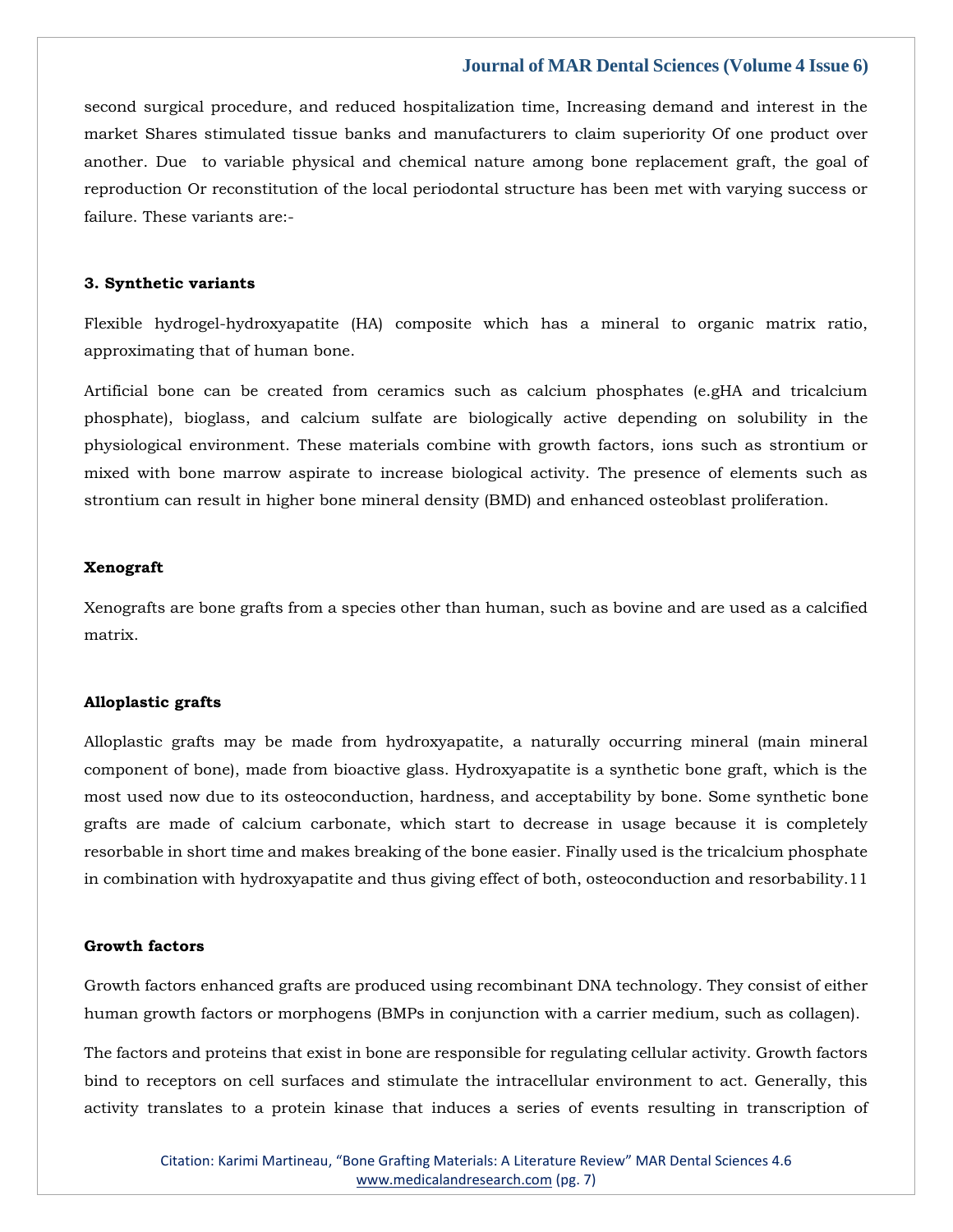messenger ribonucleic acid (mRNA) and ultimately into the formation of a protein to be used intracellularly or extracellularly. The combination and simultaneous activity of many factors results in controlled production and resorption of bone. These factors, residing in extracellular matrix of bone, include TGF-beta, insulin like growth factors I and II, PDGF, FGF, and BMPs.12Cell-based bone graft substitutes: Stem cells are cultured in the presence of various additives such as dexamethasone, ascorbic acid, and β-glycerophosphate to direct the undifferentiated cell towards osteoblast lineage.

The addition of TGF-beta and BMP-2, BMP-4, and BMP-7 to the culture media can also influence the stem cells towards osteogenic lineage. Mesenchymal stem cells have also been seeded onto bioactive ceramics conditioned to induce differentiation to osteoblasts.

#### **Ceramic-based bone graft substitutes**

Majority of bone grafts available involve ceramics, either alone or in combination with another material (e.g., calcium sulfate, bioactive glass, and calcium phosphate). The use of ceramics, like calcium phosphates is calcium hydroxyapatite which is osteoconductive and osteointegrative; and in some cases, osteoinductive. They require high temperatures for scaffold formation and have brittle properties.13

● Calcium sulfate is also known as plaster of Paris. It is biocompatible, bioactive, and resorbable after 30-60 days. Significant loss of its mechanical properties occurs upon its degradation; therefore, it is a questionable choice for load-bearing applications:

● OsteoSet is a tablet used for defect packing. It is degraded in approximately 60 days.

● Allomatrix is Osteoset combined with DBM, forming a putty or injectable paste. OsteoSet is a calcium sulfate tablet used for bone defect sites, whereas allomatrix is a combination of calcium sulfate and DBM that forms an injectable paste or fable putty.

Bioactive glass (bioglass) is a biologically active silicate-based glass, Non resorbable material whose medical use evolved 25 years ago.The first bio active glass was invented by Dr L Hench in 1969,used in treating periodontal intra Bony defects. This in addition to being osteoconductive bonds directly to bone tissue.it is biologically active silicon based class.14, having high modulus and brittle nature; it has been used in combination with polymethylmethacrylate to form bioactive bone cement and with metal implants as a coating to form a calcium-deficient carbonated calcium phosphate layer which facilitates the chemical bonding of implants to the surrounding bone. Different types of calcium phosphates are tricalcium phosphate, synthetic hydroxyapatite, and coralline hydroxyapatite; available in pastes, putties, solid matrices, and granules.

Such calcium phosphates products include Bio-Oss and OsteoGraft. Both products use hydroxyapatite, either as a particulate (Bio-Oss) or as blocks and particulates (OsteoGraft). Pro-Osteon is a unique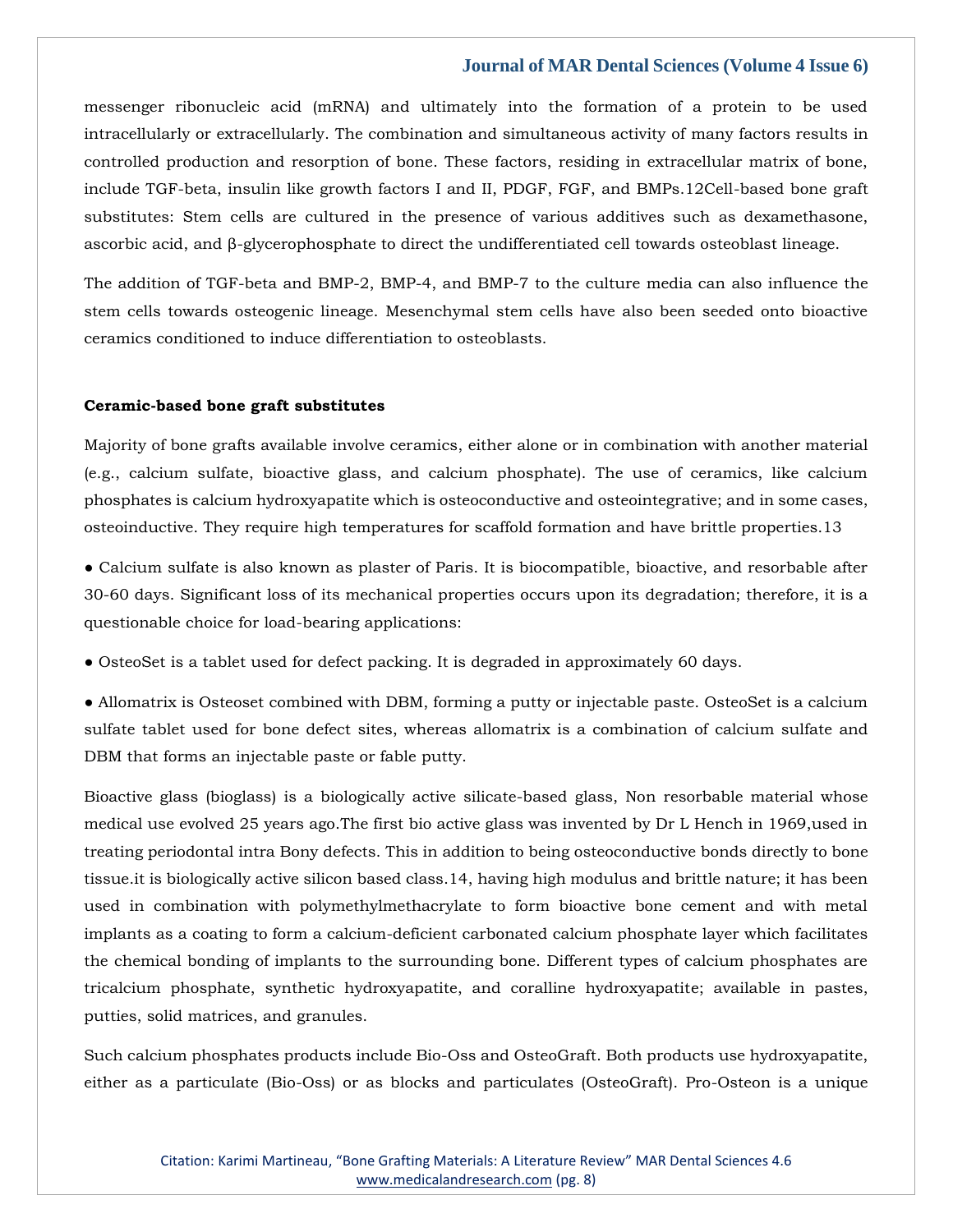product based on sea coral, which is converted from calcium carbonate to calcium hydroxyapatite. The advantage of this material is the structure of coral, which is similar to that of trabecular bone.

Bio active glass ceramics have two properties that contribute to successful results observed with its use

a) Relatively high rate of reaction with the host cells and

b) Ability to bond with the collagen found in the connective tissue.

It has been reported that high degree of bioactivity may stimulate the repair Process and induce osteogenesis because the bioactivity index is high, reaction layers develop within minutes of implantation. As a result, osteogenic cells in the implantation site may colonize the surface of the particles and produce collagen on these surfaces. Osteoblast then lays down bone material on the top of collagen. The latter action may supplement the bone that grows osteoinduction from the alveolus.

Bioglass not only bond to bone but also the soft connective tissue. Collagen is produced by Osteo genic and non osteogenic cells Example fibroblast which becomes embedded in the interfacial layer as it grows and may provide a complete Adherent interface with the graft material. The cells also appeared to lay down collagen.

#### **Polymer-based bone graft substitutes**

This can be divided into natural polymers and synthetic polymers. Subclassified into degradable and nondegradable types. Polymer-based bone graft substitutes include the following:

- Healos is a natural polymer-based product, a polymer-ceramic composite consisting of collagen fibers coated with hydroxyapatite and indicated for spinal fusions.
- Cortoss is an injectable resin-based product with applications for load-bearing sites.

Degradable synthetic polymers, like natural polymers, are resorbed by the body. The benefit of having the implant resorbed by the body is that the body is able to heal itself completely without remaining foreign bodies.

Ultimately after use of any grafts, while using any graft the expectation is that a defect will heal and some form of new bone formation will occur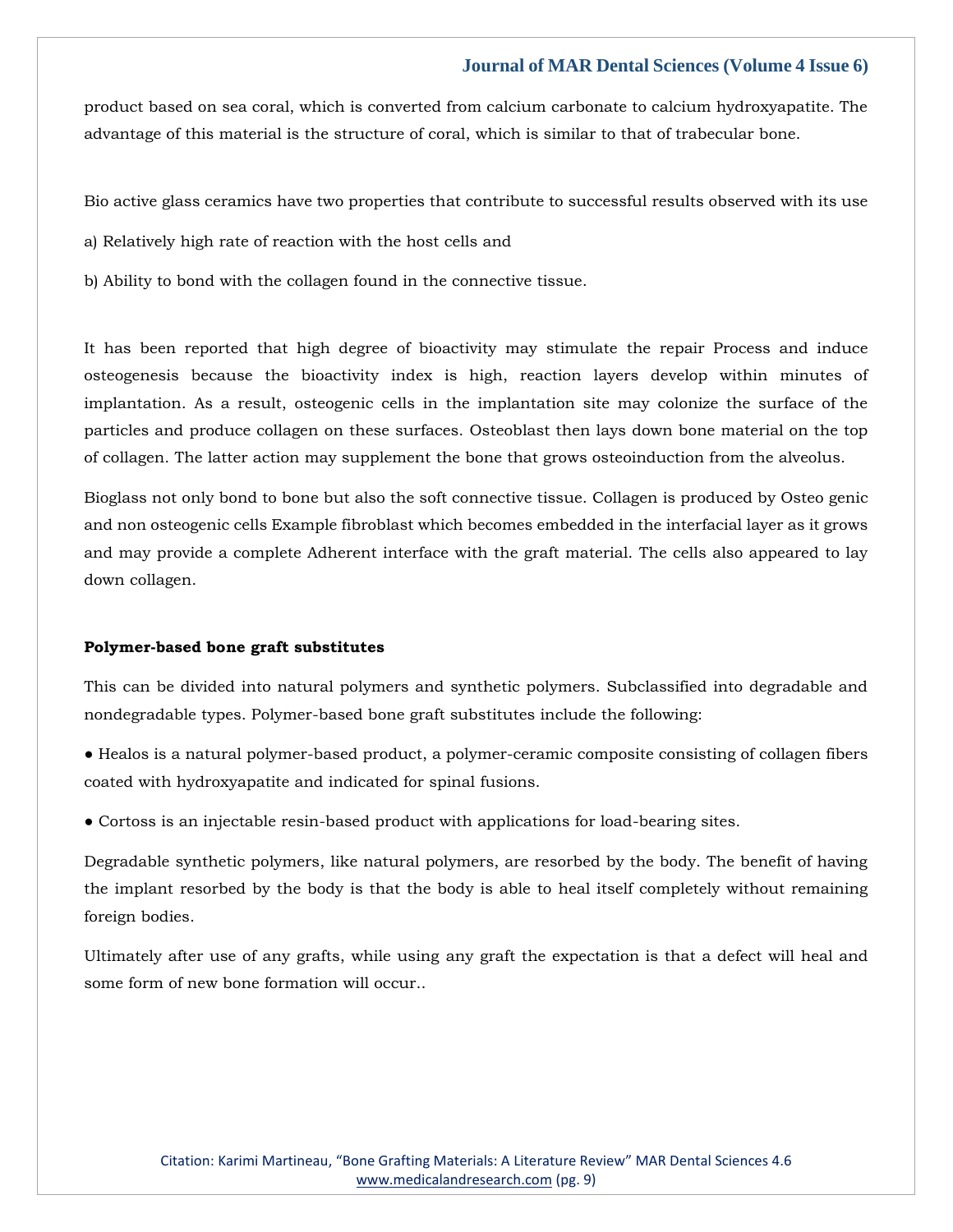#### **Application in dentistry**

1. The most common use of bone grafting is in the application of dental implants, In order to restore edentulous area of a missing tooth. In general, bone grafts are either used in blocks such as from chin or Ascending Ramus area of the lower jaw or participated in order to be ableTo adapt better to the defect.

2. Used to fuse Joints to prevent movement, repair broken bones that have bone loss and repair broken bones that have not yet healed.

3. In case of osteonecrosis.

4. In maxillofacial surgery, in case of fracture of bone.

# **Conclusion**

The site of reconstruction, Size of the defect to repair, objectives of the surgery, examination of the patient, desires of the patient, And the knowledge of graft materials; are all the factors that must be entertained before the surgery begins. There are many options in graft materials from which to choose, all with all advantages and disadvantages. Knowledge of this information distinguishes a good surgeon from the Great surgeon, the techniques and materials selected significantly affect outcome of bone replacement procedures in term of bone formation, volume and quality And amount of the vital bone, the choice facing the dental surgeon at a time of extraction, ridge augmentation or sinus graft are wide ranging. When choosing a bone graft material, the surgeon should consider its ultimate effect on healing pattern in and around the alveolar bone at the end point of the procedure. As this article concludes, a better understanding of the material and results that can be predictably achieved with them Can be valuable to the appropriately trained surgeon when preparing for these procedures.

# **References**

[1. A.E. Fetner,S.B. Low,j.Wilson,L.L Hench\(1987\) Conducted a study To evaluate the particulate form of](https://www.google.com/search?q=Conducted+a+study+To+evaluate+the+particulate+form+of+bioglass+periodontal+defects.&oq=Conducted+a+study+To+evaluate+the+particulate+form+of+bioglass+periodontal+defects.&aqs=chrome..69i57.1074j0j7&sourceid=chrome&ie=UTF-8)  [bioglass periodontal defects.](https://www.google.com/search?q=Conducted+a+study+To+evaluate+the+particulate+form+of+bioglass+periodontal+defects.&oq=Conducted+a+study+To+evaluate+the+particulate+form+of+bioglass+periodontal+defects.&aqs=chrome..69i57.1074j0j7&sourceid=chrome&ie=UTF-8)

[2. Raymond A,going toYukna Elizabeth,T.Meyer,Suzane MillerAmos10\(1989\)Compared the response of](https://www.google.com/search?q=Compared+the+response+of+periodontal+osseous+defects+to+either+drafting+with+Hydroxyapatite.&sxsrf=APq-WBtFB0lRc9137BkI5qdM1jZ7STR6oQ%3A1645161589180&ei=dSwPYoStCuGZmge1qIrYBg&ved=0ahUKEwjEu_vAwIj2AhXhjOYKHTWUAmsQ4dUDCA4&uact=5&oq=Compared+the+response+of+periodontal+osseous+defects+to+either+drafting+with+Hydroxyapatite.&gs_lcp=Cgdnd3Mtd2l6EAM6BwgjEOoCECdKBAhBGABKBAhGGABQrgNYrgNghwxoAXAAeACAAZcBiAGXAZIBAzAuMZgBAKABAaABArABCsABAQ&sclient=gws-wiz)  periodontal osseous defects [to either drafting with Hydroxyapatite.](https://www.google.com/search?q=Compared+the+response+of+periodontal+osseous+defects+to+either+drafting+with+Hydroxyapatite.&sxsrf=APq-WBtFB0lRc9137BkI5qdM1jZ7STR6oQ%3A1645161589180&ei=dSwPYoStCuGZmge1qIrYBg&ved=0ahUKEwjEu_vAwIj2AhXhjOYKHTWUAmsQ4dUDCA4&uact=5&oq=Compared+the+response+of+periodontal+osseous+defects+to+either+drafting+with+Hydroxyapatite.&gs_lcp=Cgdnd3Mtd2l6EAM6BwgjEOoCECdKBAhBGABKBAhGGABQrgNYrgNghwxoAXAAeACAAZcBiAGXAZIBAzAuMZgBAKABAaABArABCsABAQ&sclient=gws-wiz)

[3. Giannoudis PV,Dinopoulos H,Tsiridis E. Bone substitutes And update injury 2005;36\(suppl 3\): S2l0-](https://www.google.com/search?q=Bone+substitutes+And+update+injury+&sxsrf=APq-WBvpGj_fNB6OpjQ8146VVdWDLtmtBg%3A1645161632982&ei=oCwPYoKxO_Daz7sP6aCQsAM&ved=0ahUKEwiCge3VwIj2AhVw7XMBHWkQBDYQ4dUDCA4&oq=Bone+substitutes+And+update+injury+&gs_lcp=Cgdnd3Mtd2l6EAwyBggAEBYQHjoHCCMQ6gIQJ0oECEEYAEoECEYYAFCKCFiKCGC6DWgBcAF4AIABrwGIAa8BkgEDMC4xmAEAoAEBoAECsAEKwAEB&sclient=gws-wiz) [7.](https://www.google.com/search?q=Bone+substitutes+And+update+injury+&sxsrf=APq-WBvpGj_fNB6OpjQ8146VVdWDLtmtBg%3A1645161632982&ei=oCwPYoKxO_Daz7sP6aCQsAM&ved=0ahUKEwiCge3VwIj2AhVw7XMBHWkQBDYQ4dUDCA4&oq=Bone+substitutes+And+update+injury+&gs_lcp=Cgdnd3Mtd2l6EAwyBggAEBYQHjoHCCMQ6gIQJ0oECEEYAEoECEYYAFCKCFiKCGC6DWgBcAF4AIABrwGIAa8BkgEDMC4xmAEAoAEBoAECsAEKwAEB&sclient=gws-wiz)

[4. Baldwin P,Li DJ,Austin DA,Mir HS,Yoon RS ,Koval KJ. Autograft allograft bone graft substitutes.](https://www.google.com/search?q=Autograft+allograft+bone+graft+substitutes&sxsrf=APq-WBuRoQQDxRg4J6w1Owdxr3AZM8yW5Q%3A1645161746478&ei=Ei0PYrvCHIyhseMP6sCk2A0&ved=0ahUKEwi7k_yLwYj2AhWMUGwGHWogCdsQ4dUDCA4&oq=Autograft+allograft+bone+graft+substitutes&gs_lcp=Cgdnd3Mtd2l6EAwyBQgAEKIEMgUIABCiBDIFCAAQogQ6BwgjEOoCECdKBAhBGABKBAhGGABQrARYrARgzApoAXABeACAAZgEiAGYBJIBAzUtMZgBAKABAaABArABCsABAQ&sclient=gws-wiz)  [Clinical evidence and indication for use in the setting of orthopedic traumatic surgery. J Orthop](https://www.google.com/search?q=Autograft+allograft+bone+graft+substitutes&sxsrf=APq-WBuRoQQDxRg4J6w1Owdxr3AZM8yW5Q%3A1645161746478&ei=Ei0PYrvCHIyhseMP6sCk2A0&ved=0ahUKEwi7k_yLwYj2AhWMUGwGHWogCdsQ4dUDCA4&oq=Autograft+allograft+bone+graft+substitutes&gs_lcp=Cgdnd3Mtd2l6EAwyBQgAEKIEMgUIABCiBDIFCAAQogQ6BwgjEOoCECdKBAhBGABKBAhGGABQrARYrARgzApoAXABeACAAZgEiAGYBJIBAzUtMZgBAKABAaABArABCsABAQ&sclient=gws-wiz)  [trauma.2019](https://www.google.com/search?q=Autograft+allograft+bone+graft+substitutes&sxsrf=APq-WBuRoQQDxRg4J6w1Owdxr3AZM8yW5Q%3A1645161746478&ei=Ei0PYrvCHIyhseMP6sCk2A0&ved=0ahUKEwi7k_yLwYj2AhWMUGwGHWogCdsQ4dUDCA4&oq=Autograft+allograft+bone+graft+substitutes&gs_lcp=Cgdnd3Mtd2l6EAwyBQgAEKIEMgUIABCiBDIFCAAQogQ6BwgjEOoCECdKBAhBGABKBAhGGABQrARYrARgzApoAXABeACAAZgEiAGYBJIBAzUtMZgBAKABAaABArABCsABAQ&sclient=gws-wiz)